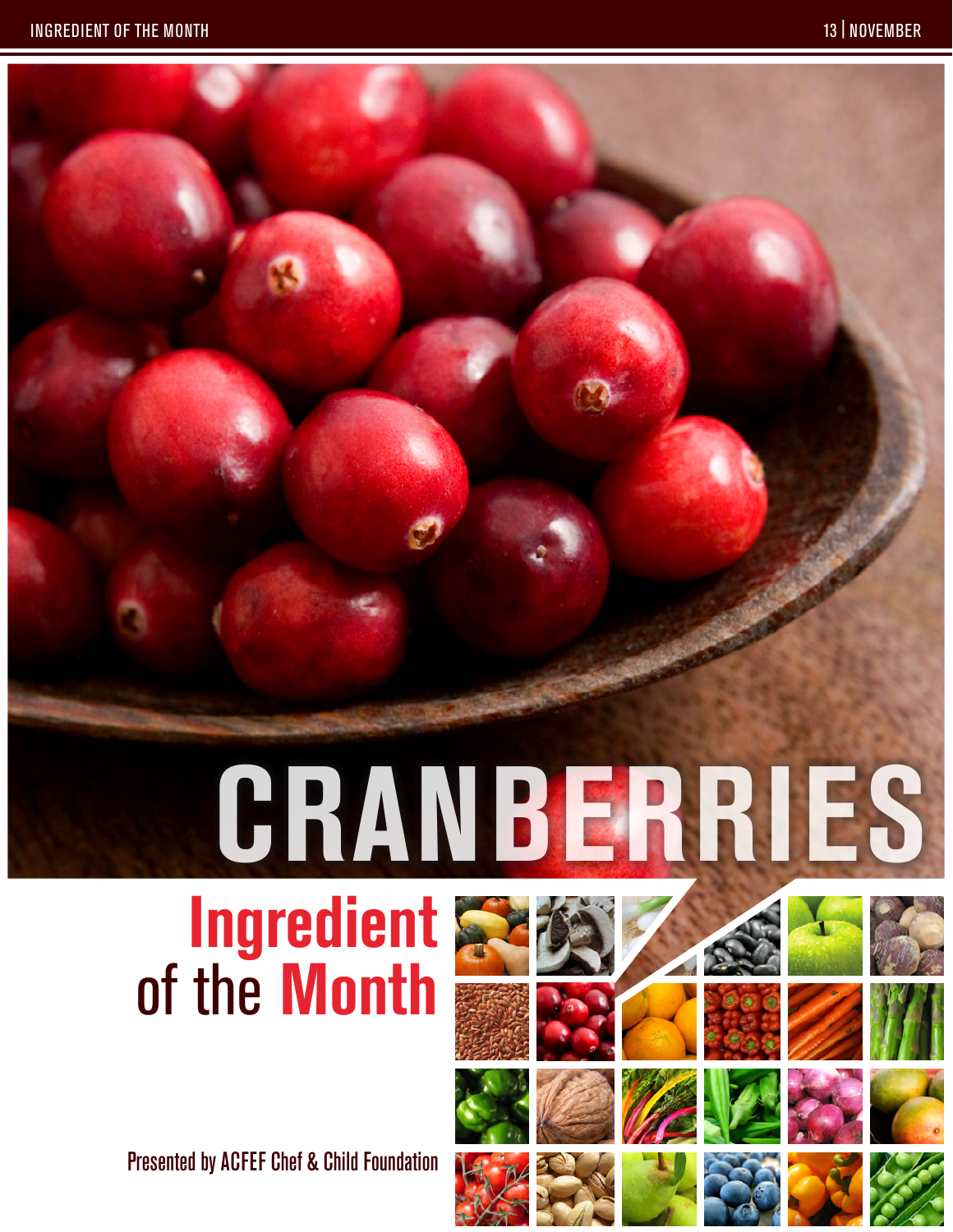**Cranberries** grow on low, creeping shrubs or vines in areas where the soil has an acidic nature, such as in moors or bogs. The flowers are dark pink that turn into small, red berries that are tart in flavor. Small pockets of air inside the ripened fruit enable it to bounce and float in water. In winter, growers flood the bogs with water to freeze and insulate the vines from frost. They are drained in spring to flower and become pollinated and then flooded again for harvest time.

Cranberries are harvested in the fall, usually from October until December. Fresh cranberries sold as whole berries are dry harvested with a mechanical picker. Cranberries used in processed foods are picked using a wet-harvest process where cranberry beds are flooded. A water reel loosens the berries from the vines so they float to the surface to be collected.

Cranberries are one of only three fruits native to North America. Native Americans mixed mashed cranberries with deer meat to make a survival food that kept for long periods of time called pemmican. They also used the berry for medicinal purposes to draw poison from arrow wounds. The rich, red juice was used as a natural dye for rugs, blankets and clothing. Today, about 95 percent of cranberries are processed into products such as juice and sauce. The remaining five percent are sold fresh.

Cranberries are a low-calorie, fiber-rich fruit that are high in antioxidants for optimum health. The antioxidant compounds help protect against tooth decay, urinary tract infections and inflammatory diseases. Cranberries contain oxalic acid which may crystallize as oxalate-stones in the urinary tract in some individuals.

#### **Healthy Ingredient Contribution**

*Values from NutritionData.com based on one cup cranberries, raw, whole.*

**ANTIOXIDANTS:** Cranberries are high in substances that have antioxidant properties. Antioxidants protect against free radicals that cause aging, cancer and disease and help support memory function and coordination.

**DIETARY FIBER:** Cranberries are a good source of soluble and insoluble fiber, containing 18 percent of the daily recommended value. Soluble fibers help control weight by making the stomach feel full. Insoluble fibers add bulk to the diet and help prevent constipation.

**MANGANESE:** One serving of cranberries contains 18 percent of the daily recommended value of manganese. This mineral is needed to produce enzymes that help improve the metabolism of proteins and fats. It also works with vitamin K to help keep bones strong.

**VITAMIN E:** Cranberries provide 6 percent of the daily recommended value of vitamin E. This fat-soluble vitamin strengthens the immune system widens blood vessels, which helps reduce the risk of blood clots.

**VITAMIN K:** One serving of cranberries has 6 percent of the daily recommended value of vitamin K, which helps anchor calcium inside bones and prevents osteoporosis. It is also essential for blood clotting.

### **Types and Varieties**

**NORTHERN CRANBERRY**, or common cranberry, is found in the cool temperate northern hemisphere. The flowers are dark pink on hairy stems, and the fruit is a small, pink berry with a sharp acidic flavor.

**AMERICAN CRANBERRY** is native to northern North America across Canada with slightly larger leaves than the northern cranberry. It has a slightly apple-like taste.

**MOUNTAIN CRANBERRY**, also known as lingonberry, is bright red to dark red and has a strong acidic taste. It is found in the boreal forest and Arctic tundra in Eurasia and North America and ripens in late summer to autumn.

There are more than 100 varieties of cranberries that grow in North America, including Early Blacks and Howes.

- **Early Blacks** are the first berries to harvest in September with a sweeter taste and intense red color.
- Howes produce bigger, firmer, tart berries that store well. They can be sliced and still hold their berry shape.